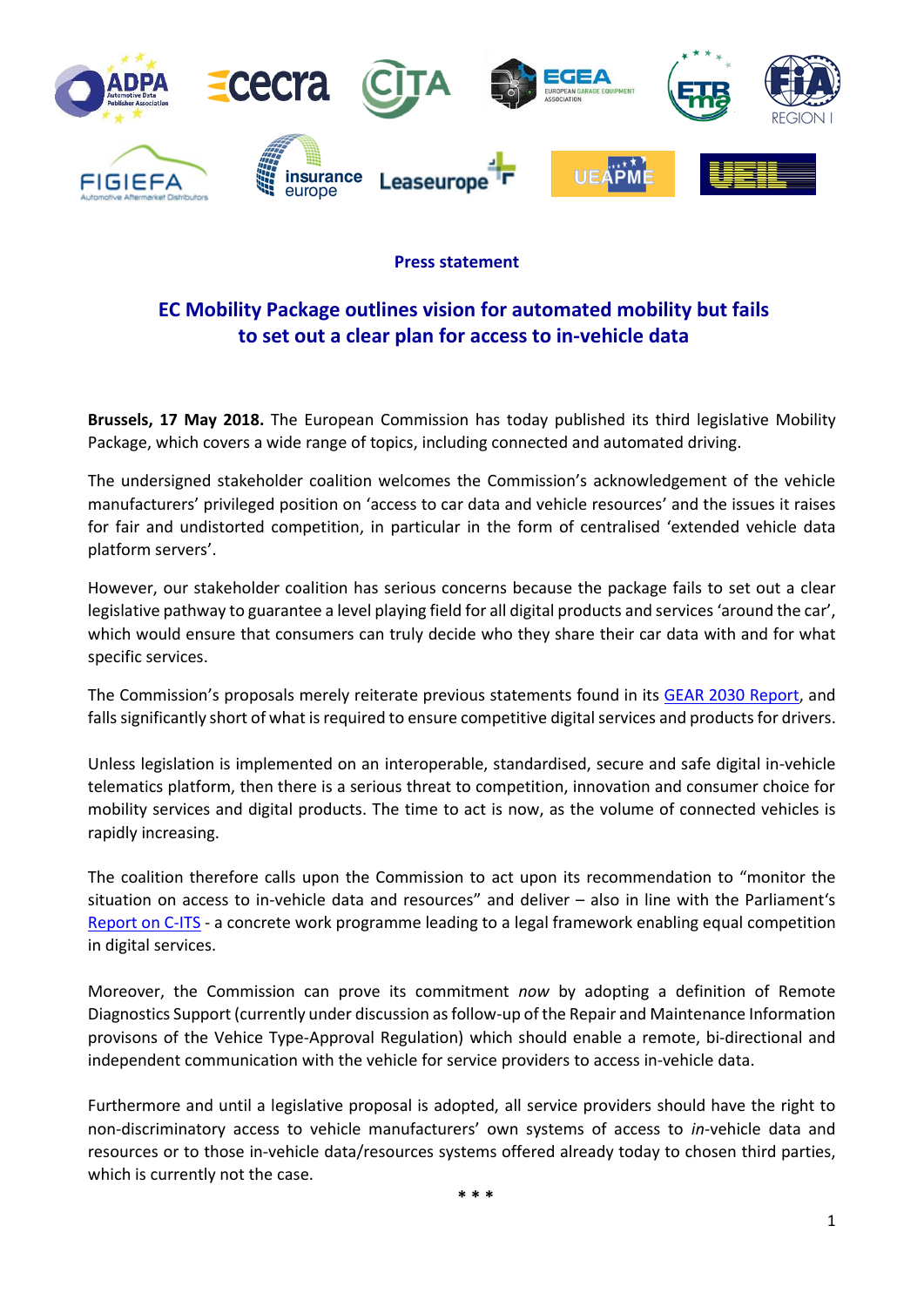## *Undersigned Industry, Consumer and SME Associations:*

|         | ADPA - the European Independent Data Publishers Association aims to ensure fair<br>access to automotive data and information and to provide competitive framework<br>conditions for independent data publishers. This will allow the publishers to be able to<br>design and provide competitive, innovative and multibrand products and services to<br>operators of the automotive aftermarket. Contact: Laurence Eeckhout - EU Affairs<br>Manager - laurence.eeckhout@adpa.eu - tel: +32 2 761 95 16.                                                                                                                                                                                                                                                                          |
|---------|---------------------------------------------------------------------------------------------------------------------------------------------------------------------------------------------------------------------------------------------------------------------------------------------------------------------------------------------------------------------------------------------------------------------------------------------------------------------------------------------------------------------------------------------------------------------------------------------------------------------------------------------------------------------------------------------------------------------------------------------------------------------------------|
| Ececra  | CECRA - the European Council for Motor Trades and Repairs- is the European Federation<br>representing the interests of the motor trade and repair businesses and European<br>Dealer Councils on behalf of vehicle dealers for specific makes. Its main aim is to<br>maintain a favourable European regulatory framework for the enterprises of motor<br>trade and repair businesses it represents. Contact: Bernard Lycke - Director General -<br>Bernard.lycke@cecra.eu - tel: +32 2 771 96 56.                                                                                                                                                                                                                                                                                |
|         | CITA is the international association of public and private sector organisations actively<br>practicing compulsory inspection of in-service motor vehicles and their trailers, or with<br>responsibility for authorising and supervising inspection organisations. CITA has defined<br>enabling<br>vision<br>its<br>members<br>play<br>an influential role<br>its<br>as<br>to<br><i>in</i><br>the development and implementation of policies for safe and sustainable road usage.<br>This vision will be supported by CITA's Mission to provide the forums to create, assess<br>and promote best practice, ensuring safe and compliant vehicles throughout their life<br>cycle. Contact: Eduard Fernandez - Executive Director - e.fernandez@citainsp.org - +32<br>2 469 06 70. |
|         | EGEA - the European Garage and test Equipment Association represents both<br>manufacturers and importers of tools and equipment for the repair, servicing and<br>technical inspection of vehicles, as an integral part of supporting the automotive<br>industrial value chain. Its role is to ensure that its associations' members can provide the<br>best equipment and service to the automotive aftermarket by striving to keep members<br>up-to-date concerning new vehicle technologies and legislative and standardisation<br>requirements and thus be competitive in the garage and test equipment supply, service<br>and calibration industry. Contact: Eléonore van Haute - Secretary General -<br>Eleonore.vanhaute@egea-association.eu - tel: +32 2 761 95 15.      |
|         | ETRMA is the voice of tyre and rubber goods producers to various European institutions.<br>ETRMA activities focus on the following key interdependent areas: representation, co-<br>ordination, communication, promotion and technical liaison. The primary objective of<br>ETRMA is to represent the regulatory and related interests of the European tyre and<br>rubber manufacturers at both European and international levels. ETRMA is the sole<br>interlocutor, specifically designated by the European tyre and rubber producers to carry<br>out this critical task. Contact: Fazilet Cinaralp - Secretary General - f.cinaralp@etrma.org<br>and Marianna Faino - Coordinator Environment & Transport - m.faino@etrma.org - tel:<br>+32 2 218 49 40.                     |
| REGION  | FIA Region I is a federation of Motoring and Touring Clubs. FIA Region I represents the<br>interest of these members as motorists, public transport users, pedestrians and tourists<br>in Europe. Its primary goal is to secure a mobility that is safe, affordable, sustainable and<br>efficient. Contact: Chris Carroll - Policy Director - ccarroll@fia.com - tel: +32 2 282 08<br>18.                                                                                                                                                                                                                                                                                                                                                                                       |
| FIGIEFA | FIGIEFA is the international federation of independent automotive aftermarket<br>distributors. Its members represent retailers and wholesalers of automotive<br>replacement parts and components and their associated repair chains. FIGIEFA's aim is<br>to maintain free and effective competition in the market for vehicle replacement parts,<br>servicing and repair.<br>Contact: Sylvia Gotzen - CEO - Sylvia.gotzen@figiefa.eu - tel: +32 2 761 95 10.                                                                                                                                                                                                                                                                                                                    |